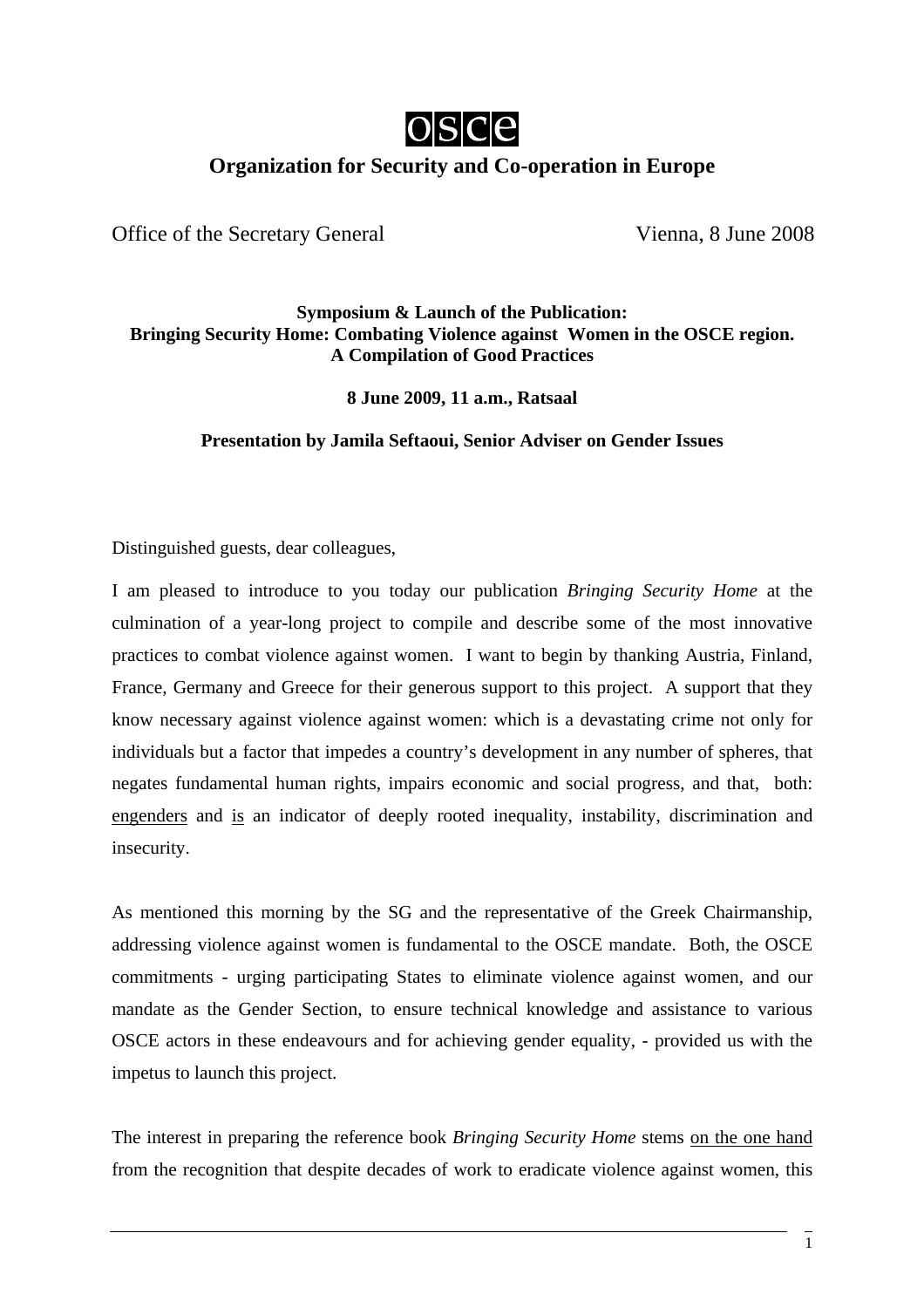crime persists in alarming proportions in every country of the world, thus any new effort bearing the promise to counter this crime is badly needed. And on the other hand the fact that knowledge about what strategies and approaches have proved to be effective against violence against women, (this knowledge) is rare, difficult to assess and rather scattered.

In developing the project, we had to consider the following challenges:

First, after reviewing progress by participating States, it became clear that despite a great deal of activity around violence against women, there are very few comprehensive descriptions of how specific interventions were developed or implemented. Many donor organizations report on projects they have supported, but such reports are not usually explicit about the overarching strategies underpinning the projects or significant lessons learned. NGOs seldom have resources dedicated to the promotion of their work to a wide audience. And periodic State reports on progress towards fulfilling human rights obligations usually speak in broad terms, often about national plans and strategies, without going into detail of implementation and local initiatives.

Second, there have been decades of work around the world dedicated to eradicating violence against women, which we know has brought many positive results. Yet, on the whole, we cannot say that women are significantly safer today- either in their homes or in the community, during conflict or peacetime. This then raises the question: is it useful to speak about "good practices" or "successes"?

Answers to these very questions arose during the Gender Section's expert seminar, held in Dushanbe in October 2008. The seminar encouraged interaction between organizations working directly on projects to enhance protection for victims, to change public awareness of the consequences of gender-based violence or to improve the legal system response. Most importantly, the event made clear that the experts invited are eager to learn from one another of new projects, are actively engaged in the process of information exchange and are seeking to understand what makes some approaches successful and to adapt them to local contexts.

We should not think of the problem of violence against women as insurmountable. But we should also be realists and not expect to see radical shifts in global trends. Instead, efforts should be focused on a continuous chipping away at the myriad causes of violence against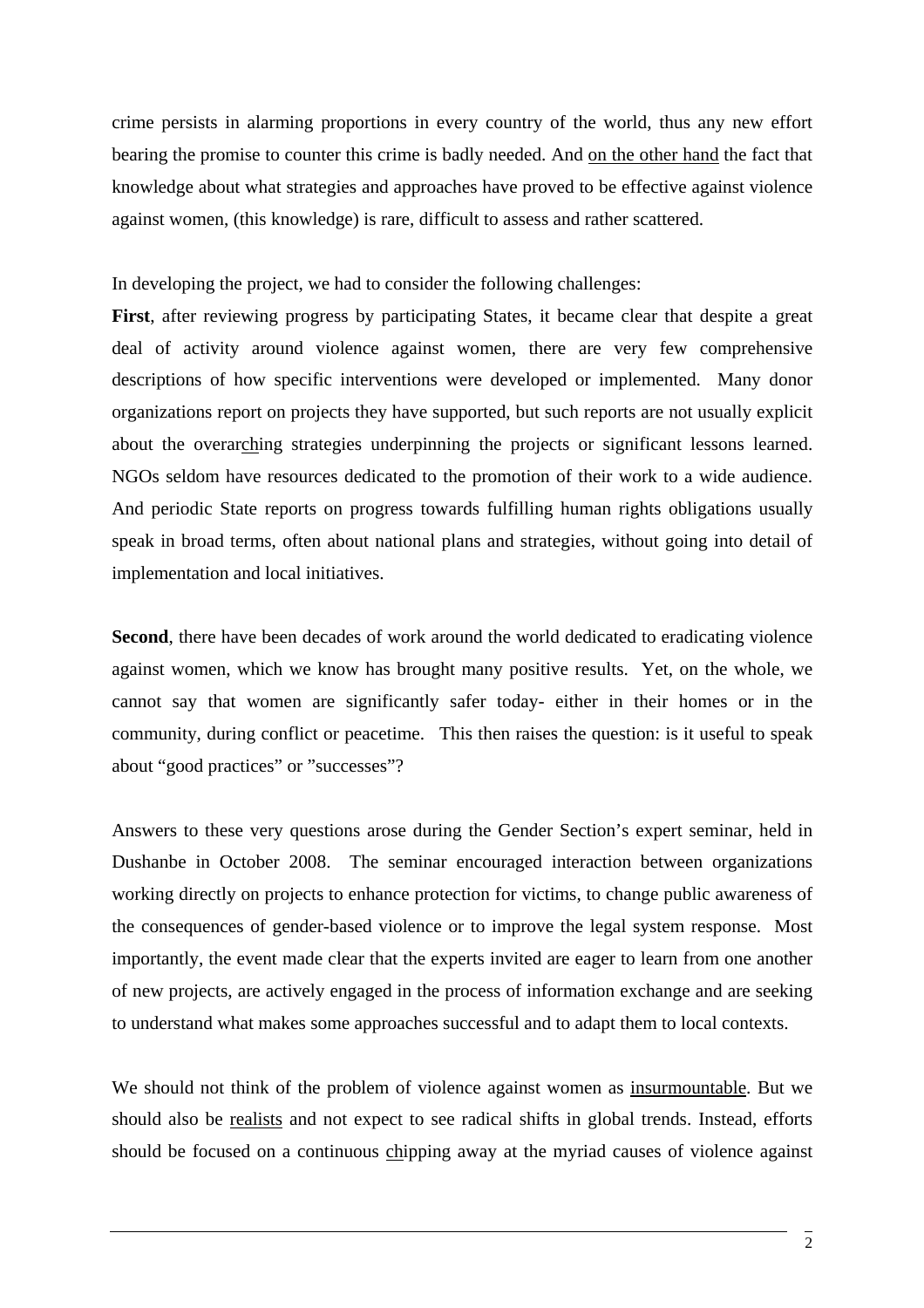women, using a range of tactics. One of the strategic ways forward is to document concrete effective projects and promote their replication.

The compilation which I present today, is thus, designed as a tool to assist a wide range of actors in participating States, OSCE field operations and beyond. The compilation is not a template for program design but is intended as a resource that can spark new ideas among those who are developing anti-violence programs. The publication includes guidance on what makes certain interventions effective and provides sufficiently detailed information to aid implementers in adapting such activities to their own countries. The numerous examples contained in this resource, should serve as an inspiration to anyone working in this field.

## Ladies and Gentlemen,

The scope of the compilation is wide. **First**, it addresses all forms of violence against women, from those occurring in the home, such as domestic violence, to those in the community, such as trafficking in women and girls. The compilation gives particular attention to violence committed in situations of conflict and concedes that various forms of violence are interconnected. While tailored interventions might be difficult to replicate, we believe that macro-level strategies that are effective for some forms of violence may be adaptable to other contexts.

**Second**, the compilation is organized under the broad topics of Prevention, Protection and Prosecution, with each section divided into several sub-categories. The range of good practices and resources that are highlighted in the book is considerable. There are over 95 case studies and resources listed, and one can find examples of projects that work with children, with police officers, journalists or with medical professionals; others that show how anti-violence campaigns have been successfully launched on international flights, in hairdressing salons, at football matches or in the workplace, to name just a few. Some of the documented projects operated with considerable funding; others relied on volunteer work or were carried out as a part of routine professional responsibilities. Countries from both the Northern as well as the Southern Hemisphere added much to the body of effective interventions that are reflected in this resource.

The list continues…. but it is perhaps more useful to point out several common threads running through the good practices. Successful initiatives are **innovative**. While relying on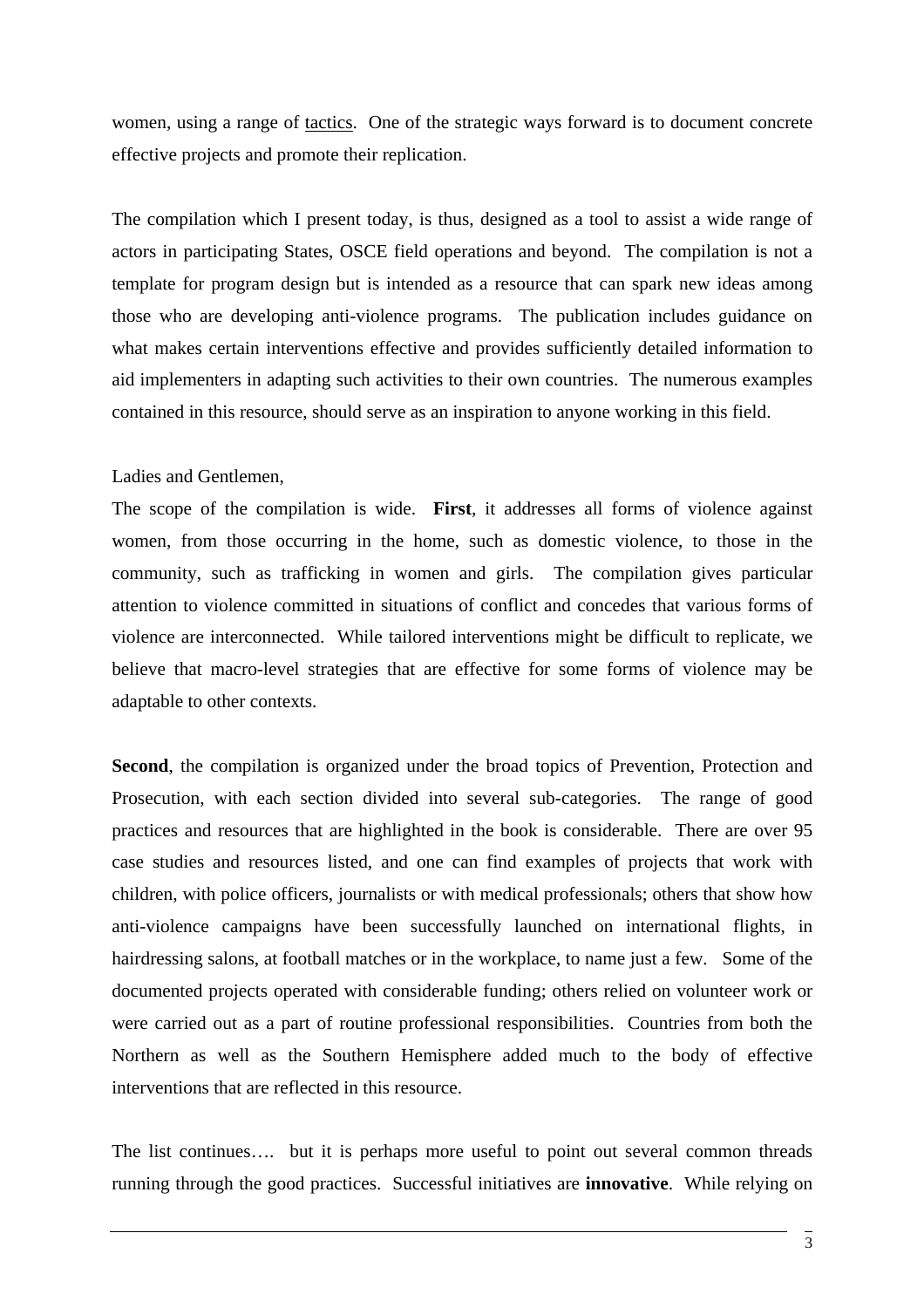evidence about the causes and consequences of violence, they don't hesitate to address the problem from new angles. Good practices are those **implemented by multiple partners**, **across disciplines**. And they **involve women** from the outset, as stakeholders in the communities and as empowered voices for change. Many innovations have also been made in the **active and conscious involvement of men** in projects against violence against women, and a similar trend can be seen in projects that address and involve **young people**.

I would like to give you just a taste of the types of OSCE-supported and some other projects that are described in the compilation illustrating the diversity of approaches to gender based violence across the OSCE and beyond:

- In Kazakhstan, the Feminist League, an NGO, developed with OSCE support a successful campaign targeting policy makers. Using a short animated film on equal rights and opportunities, and on various discriminations, the campaign illustrates that a society that discriminates against women cannot function. Screenings were held for parliamentarians as part of a larger strategy to lobby for new legislation including on violence against women. Because they are so simple in form and virtually wordless, the cartoons have been used successfully in other Central Asian countries.
- Projects in Kyrgyzstan and Kosovo both aim to improve protection of and services for women victims of violence. The OSCE field office in Osh is supporting work with rural Kyrgyz women to develop over 20 self-support groups for victims of domestic violence. These groups assist survivors to become agents of change in their own lives, to access community resources and to interact with local authorities.
- An example of a good resource is the Gender Resource Package for Peacekeeping Operations that was developed by the UN Peacekeeping Best Practices Unit and the Department of Peacekeeping Operations. It is a guide that acknowledges the differing impact of violence in armed conflicts on women and on men and demonstrates the importance that peacekeepers are not only aware of, but and do not reinforce, past discrimination and social inequities against women. The guide highlights key gender issues in each functional area of peacekeeping operations and significantly directs attention to gender based violence as an area of critical concern for all peacekeeping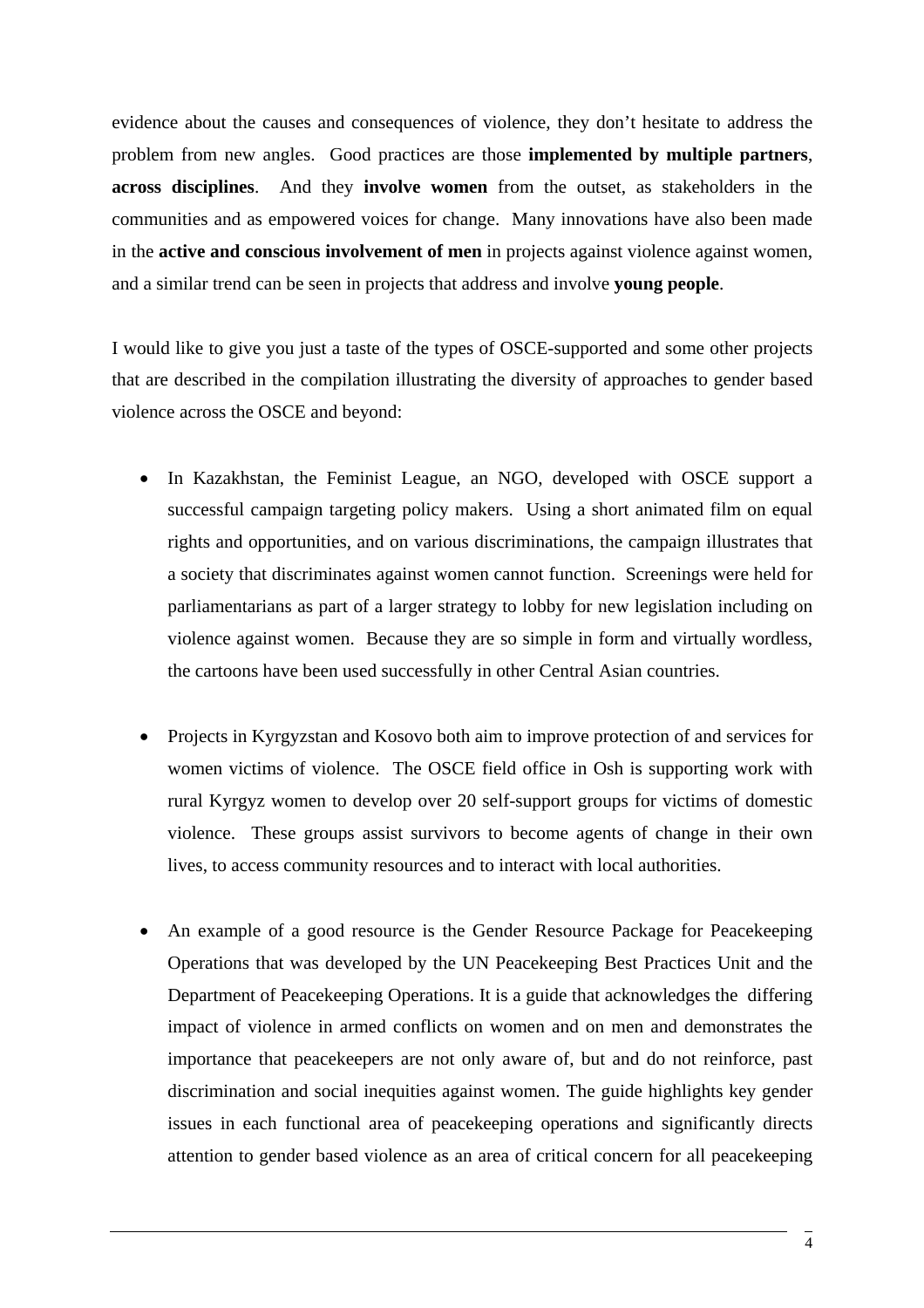personnel, civilian or military, UN political missions and NGO partners working in conflict and post conflict settings.

- In Kosovo, a working group made up of representatives from local Ministries, the police, international organizations, NGOs and shelter providers collaborated to develop standard operating procedures for the assistance of victims of trafficking, ultimately signing an agreement of cooperation. As a result of this project, coordination among service providers as well as the quality of services offered to victims of trafficking has notably improved in Kosovo.
- Projects addressing the prosecution of violence against women have focused on improving police response to cases of domestic violence, such as an OSCE/ODIHR project in the South Caucasus and Ukraine. A program carried out in Armenia, Azerbaijan, Georgia and Ukraine exposes law enforcement to good practices from the OSCE region, including response models from the Austrian police, and facilitates cooperation between police and local NGOs in each country.
- In Albania, the Women's Access to Justice Project aimed to educate government officials, law enforcement and the judiciary about newly adopted legal remedies for domestic violence and to improve their abilities to enforce the law. Particular attention was given to training programs and the creation of written guidance for judges on the application of the law. Today, such manuals have become standard in the judicial practice and are part of the curriculum for new magistrates.

There are many more compelling examples in the reference book *Bringing Security Home*, including projects that address the impact of rape and sexual assault committed in the context of armed conflicts, that strive to protect women from sexual harassment and which target young people with messages on preventing dating violence. I invite you to explore the compilation yourselves keeping in mind that we never aimed to be exhaustive. This work is, in fact, in many ways a **work in progress**, especially with regard to good practices combating violence against women in armed conflicts. The evidence is: only in recent years there is a trend to address systematic violence against women as a **weapon of war** and there are only **few** and only **poorly documented** successes on the ground.